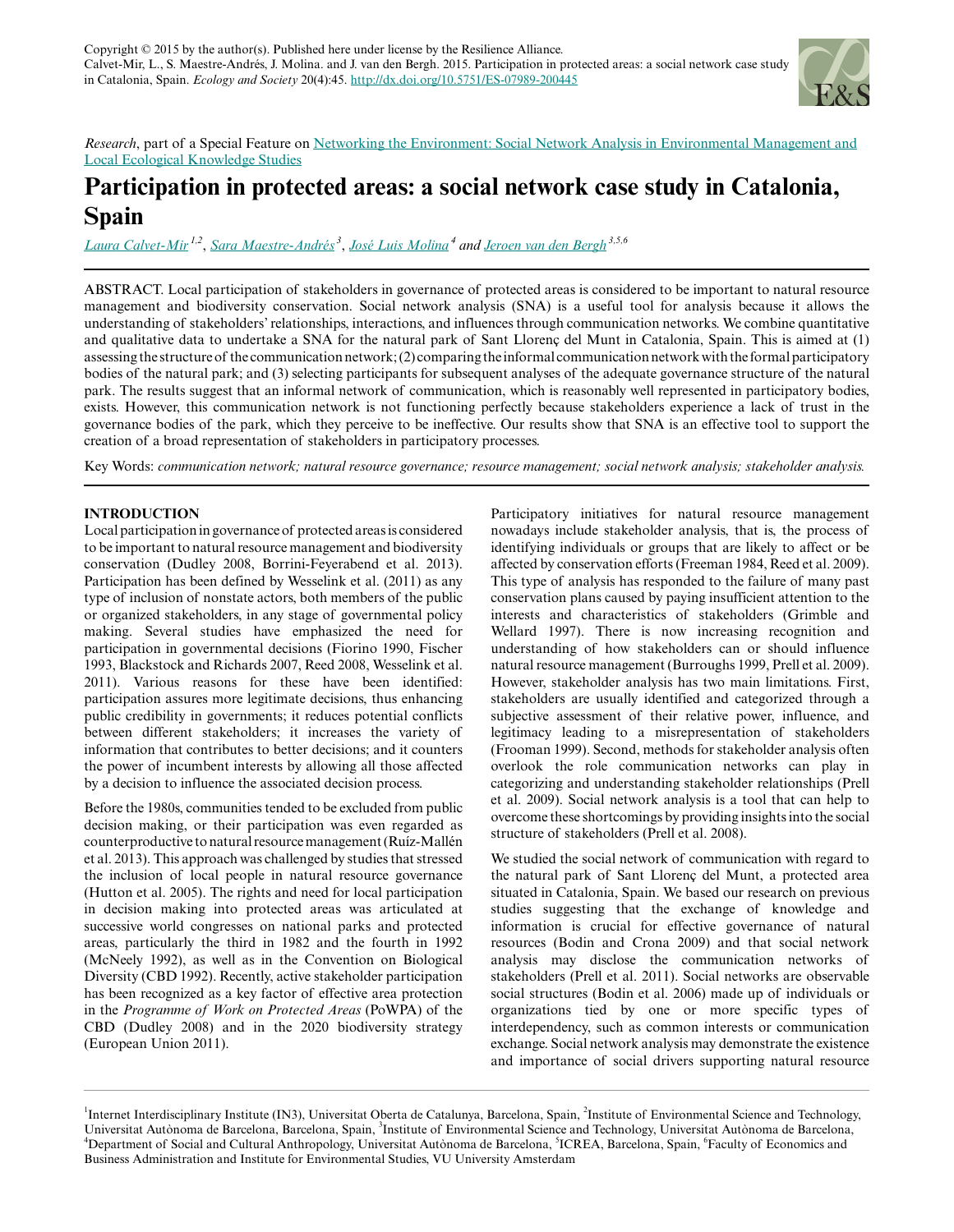management (Beilin et al. 2013), reveal structural characteristics of networks that articulate the patterns of connectivity between actors, and influence natural resource management outcomes (Bodin and Crona 2009).

We combined quantitative and qualitative data collection to undertake social network analysis, with the aim to map the local exchange network of information and examine to what extent this exchange of information is being reflected in formal participatory bodies. The concrete objectives of the research are: (1) to assess the structure of the communication network associated with the natural park; (2) to compare the informal communication network between stakeholders with the formal participatory bodies of the natural park, to see whether the latter represents the actual social network; and (3) to select participants for later analyses aimed at assessing the adequate governance structure of the natural park.

#### **METHODS**

We collected data on the natural park of Sant Llorenç del Munt, Catalonia (Fig. 1) between January and November 2013 and between April and September 2014. Data collection included nonparticipant observation, review of documents, semistructured interviews, and online/telephone surveys.

**Fig. 1**. Map of the study area.



# **Description of the natural park**

The natural park of Sant Llorenç del Munt is a protected area created in 1987 corresponding to category V, i.e., protected landscape, of the IUCN classification of protected areas. This category is created to protect the ecological, biological, cultural, and scenic value of these areas (IUCN 1994). The park is located in the northeast of Spain, within the Catalan precoastal mountains covering 13,694 hectares and comprising 12 municipalities. It is surrounded by large cities from the Barcelona Metropolitan Region, which contributes to a high frequency of visitors. It consists of a mixture of private (59.20%) and public landownership (Diputació de Barcelona 2012). Traditional activities have nearly disappeared, e.g., exploitation of oak to produce charcoal, or have greatly diminished, e.g., agriculture, logging, and cattle grazing (Aguilar 2012). Currently, the service sector is the largest activity in the park, mainly because of its close relation with tourism. During the last decades, the main trends occurring in social-ecological terms are an expansion of urbanized areas, abandonment of traditional rural activities, growth of forest cover, and an increase in the risk of fires (Otero 2010).

The natural park of Sant Llorenç was initially protected in 1972 by the "Pla Especial d'Ordenació" (special land-use plan). However, the reason for the initial protection of the area under Franco's dictatorship (1939-1975) was legitimizing residential areas in the surroundings of the protected area while conserving higher areas difficult to be urbanized (Aguilar 2012). The social and ecological value of the area and the threat of quick urban spread stimulated the emergence of a conservationist movement at the end of the 1970s. This movement was mainly structured around hiking groups present in most villages and cities in the surroundings of the protected area and was highly influenced by the political and social context of the democratic transition period after the dictatorship (Aguilar 2012). This contributed to the area being assigned the official status of a natural park by the Catalan government in 1987.

The natural park is managed by the Diputació de Barcelona, a regional administration corresponding to the territorial area of the Barcelona Province. The governance of the natural park includes two participatory bodies: the coordinating council and the advisory committee. The coordinating council is the formal institution that guarantees the participation and collaboration in park management of the different public administrations with competencies in specific areas. It meets every six months and is composed of representatives of the Diputació de Barcelona, representatives from the council of each municipality that has part of its area inside the protected area, a representative of the Catalan Government (Generalitat de Catalunya), and a representative of the park's advisory committee. The Diputació de Barcelona proposes most of the actions and plans to be developed whereas the other public administrations have to validate these proposals, but are also allowed to propose initiatives. The advisory committee is an informative public meeting of stakeholders and park managers held every six months. Its main objectives are twofold: (1) inform stakeholders about the policies and actions implemented or planned to be executed; and (2) collect the comments of stakeholders on the issues presented, even though these comments are not binding. The advisory committee was established in 1986 to "guarantee stakeholder participation, understanding this participation as a non-professionalized and unpaid voluntary action, and aimed at facilitating the suitability of decision-making to social demands" (Diputació de Barcelona 1997:31). It is composed of representatives of the Diputació de Barcelona, the coordinating council, and the various social, economic, scientific, cultural, and conservationist organizations with a stake in the management of the natural park. Our research focuses on analyzing the advisory committee as a formal participatory body, given that every single stakeholder can join, and compare it with the existing informal network of communication among stakeholders.

## **Data collection**

#### *Nonparticipant observation*

We used nonparticipant observation techniques to establish contact with the community, local culture, and local social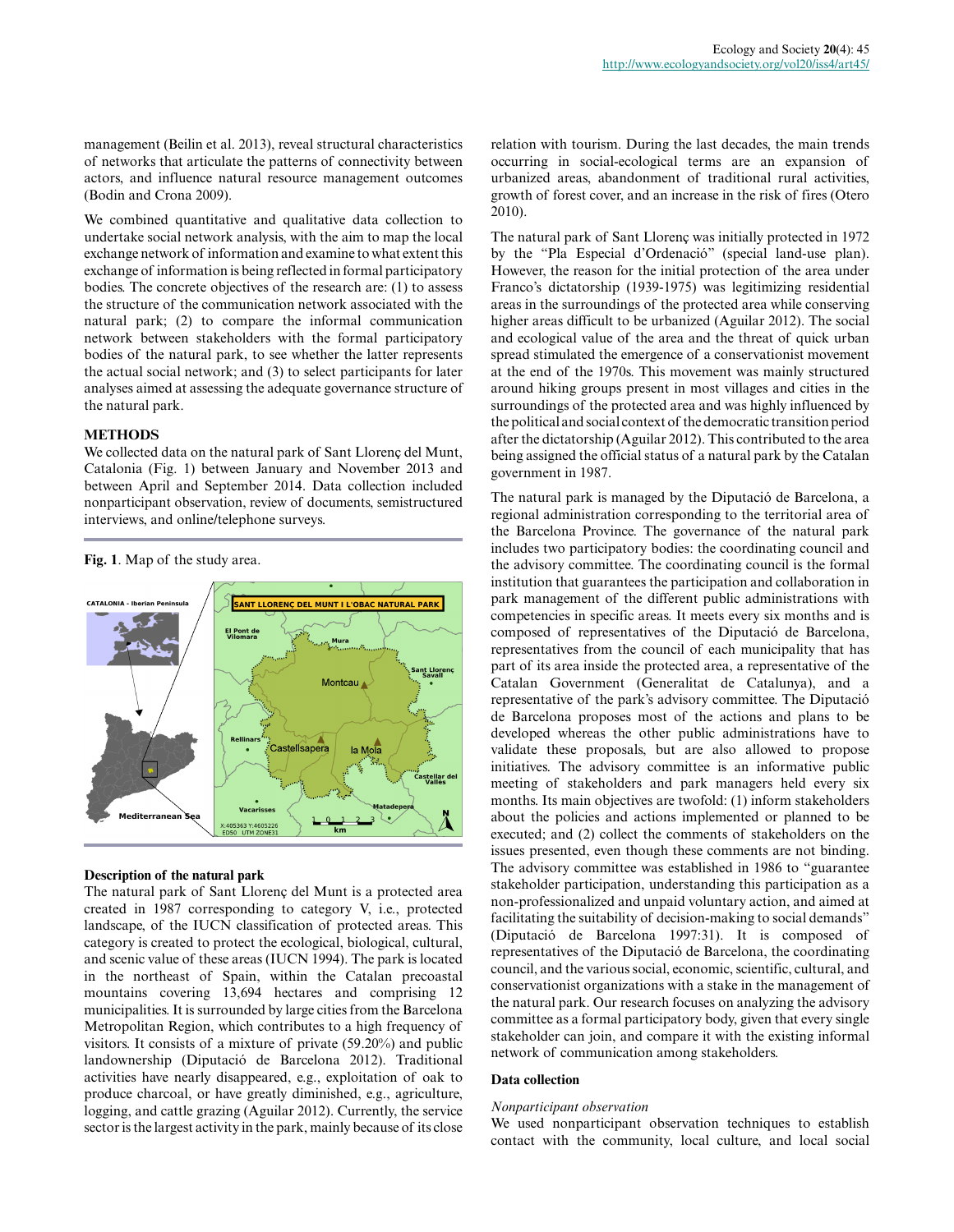organization in a nonactive way (Bessette 2004). We undertook several trips from January to June 2013 to visit the 12 municipalities that have part of their area within the natural park, and we had informal talks with individuals or groups to know the relationship of each municipality with the natural park. In addition, we stayed two weeks in July and August 2013 in a farmhouse inside the park. This stay gave us knowledge about the situation of people living inside the protected area and their perceived role of participation in natural park governance. We also participated in a meeting of the advisory committee to observe how this participatory body works and how stakeholders interact.

#### *Review of documents*

We reviewed all the available documents about attendance to meetings of the advisory committee from 2008 to 2014 (in total 11 sets of minutes) to define the stakeholders within the natural park and the categories they belong to. We further listed the number of times each stakeholder attended these meetings.

#### *Semistructured interviews*

We conducted semistructured interviews  $(n = 25)$  regarding the participation mechanisms in the natural park with relevant stakeholders. We also asked them to name the people they considered important for natural park management. We selected stakeholders who had an interest in natural park management because they affect or are affected by decisions (Reed et al. 2009). They were selected on the basis of reputation and recommendation from a small pool of initial stakeholders following a snowball sampling strategy. This uses a small pool of initial informants to nominate, through their social networks, other participants who meet the eligibility criteria and who could potentially contribute to a specific study (Newing 2011). To avoid selection bias, we interviewed people from all the sectors present in the natural park, e.g., mayors, park managers, farmers, forest owners, etc. All the interviews were recorded with previous consent.

#### *Survey*

With 65 stakeholders from the natural park, we conducted an online/telephone questionnaire to assess how stakeholders are connected and communicating among themselves. We selected the sample based on: (1) nonparticipant observation; (2) people attending at least three advisory committee meetings, based on reviewed documents; (3) interviewed stakeholders; and (4) stakeholders considered important for natural park management by the interviewees. We obtained a list of 117 people that were supposed to compose the social network of the natural park. To add relevant people or delete people that were no longer linked to the natural park, we sent the list of stakeholders to all the participants ( $n = 28$ ) of the advisory committee meeting held in November 2013 and five key informants selected by ourselves from interviews. They could provided comments on the basis of which we came to a final selection of people connected to the natural park. Finally, 10 people checked the list and we ended up with a final list of 105 people, which was reduced to 98 because of inaccessibility to personal contact details, i.e., email or telephone number. We further established 12 different categories of stakeholders corresponding to sectors present in the natural park, such as local administrations (mayor and councilors of environment), park managers, park employees, representatives of conservationist groups, civic and leisure organizations, workers in the agricultural, scientific, tourism, environmental education, and forestry sectors, and finally, other companies related to the natural park. In the survey, we specifically asked people "With whom do you communicate about issues related to policies and natural resource management in the natural park of Sant Llorenç del Munt?" and "With whom do you have any conflict?" When the list was complete, we asked survey participants for information about sex and relevant stakeholder categories of the persons listed. We also asked stakeholders to introduce their personal data, i.e., name, stakeholder category, and sex. Respondents were informed that their responses would be anonymized because of the sensitivity of the question on conflicts, thereby trying to mitigate the reliability of responses (Marsden 1990). From the 98 people approached, 65 responded (a response rate of 66.32%).

#### **Data analysis**

As part of the social network analysis, we used information from the survey to: (1) explore the network of communication of Sant Llorenç del Munt; (2) calculate two individual centrality network measures ("indegree" and "betweenness"); and (3) make clusters of actors that have the same ties to and from the same actors in the network. We assessed the network of communication of Sant Llorenç del Munt using the survey question "With whom do you communicate about issues related to policies and natural resource management in the natural park of Sant Llorenç del Munt?" Data was handled using the software UCInet6-Netdraw for Windows (Borgatti et al. 2010).

We calculated four network-level measures. These measures are informative about the general features of the network, paying attention at the same time to the level of cohesion/fragmentation and the existence of eventual leaders in terms of connections (Borgatti et al. 2010): (1) size, or number of actors in the network; (2) number of components, or the number of connected subgraphs in which all actors are directly or indirectly in contact with each other; (3) density, or the number of links in the network, expressed as a proportion (from 0 to 1) of the maximum possible number of links; and (4) indegree network centralization index, or the tendency for a few actors in the network to receive many links or nominations (expressed in percentage).

We also calculated two individual-level centrality measures, both of them widely acknowledged by the literature as reliable indicators of both prestige (indegree; Wasserman and Faust 1994) and brokering capabilities (betweenness; Burt 2003). (1) Indegree, or the number of nominations that a person receives on other people's lists. For example, if four people mentioned one informant when asked to list the name of who he/she communicated with about policy and natural resource management issues in natural park of Sant Llorenç del Munt, then the informant would have an indegree of four. It is a measure that represents more popular/well-connected stakeholders in the network. We used indegree instead of "degree," i.e., the number of links a stakeholder has using data as symmetric, because literature pointed out that indegree is a more robust measure for assessing informal organograms and gives better results under conditions of missing data (Costenbader and Valente 2003). (2) Betweenness, or how many times an actor rests on a short path connecting two others who are themselves disconnected. This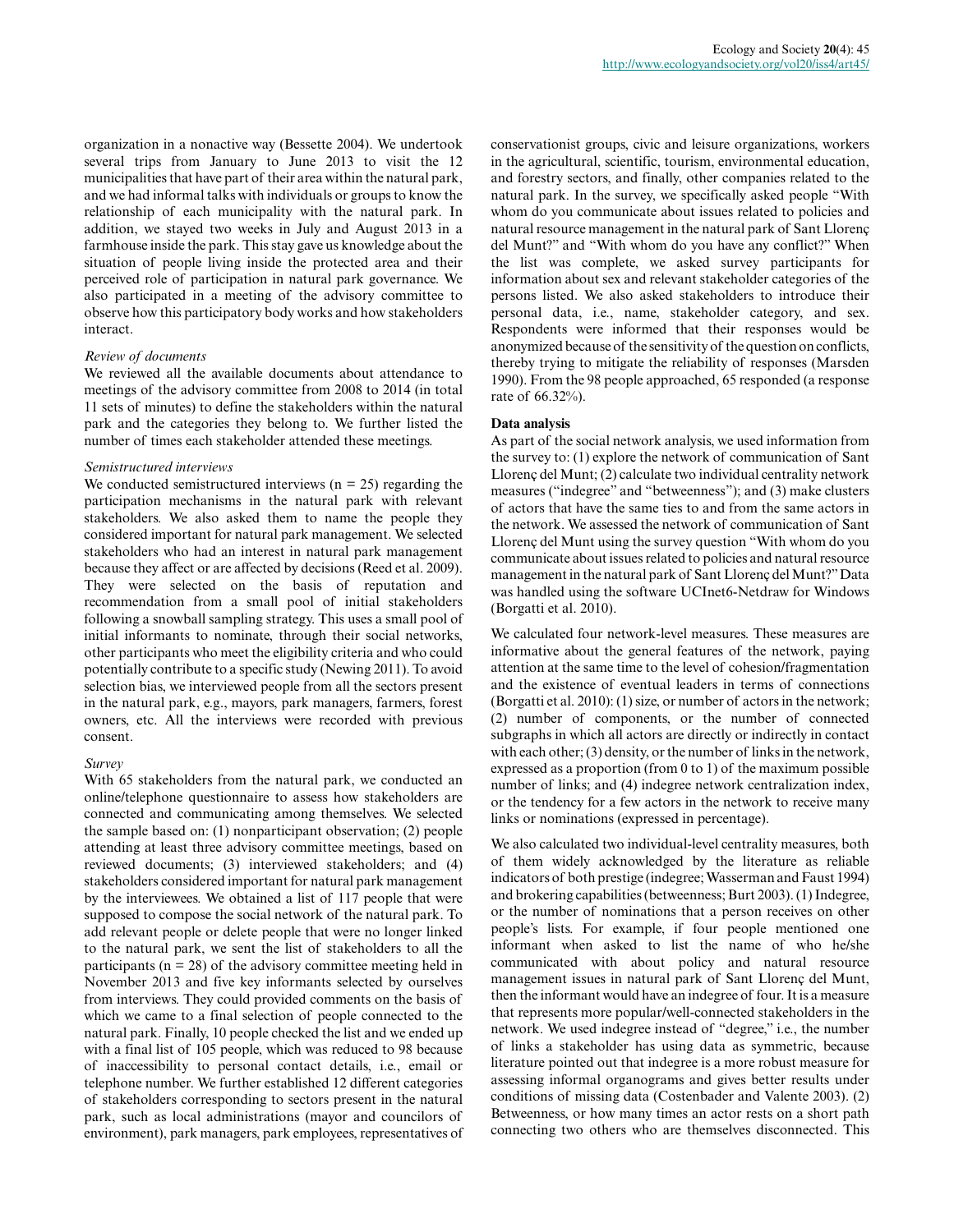**Fig. 2**. Communication network of the natural park of Sant Llorenç del Munt. Note: The size of the nodes indicates the indegree and the shapes indicate the sex (circle for women, a triangle for men, and a square for institutions). In addition, the following colors are used to denote the various categories: red (local administration); green (park managers); yellow (park employees); blue (agricultural sector); orange (scientific sector); purple (civic sector); pale green (conservationist sector); pale blue (leisure sector); pale yellow (environmental education/tourist sector); brown (forestry sector); pink (accommodation and restaurants); pale pink (other enterprises); and white (others).



indicates which stakeholders brokered across different stakeholder categories and disconnected segments of the network.

In addition, we measured the level of dyadic reciprocity, i.e., the extent of mutual nominations among stakeholders. We carried out a "core-periphery analysis" (Borgatti and Everett 2000), which has been reported as a typical feature of social networks in general (Mcpherson et al. 2001) and useful for understanding performance in groups (Cummings and Cross 2003). This measure served us to identify which actors belonged to the core and which belonged to the periphery of the network and to verify the relevance of the stakeholders interviewed, thus assuring representation from stakeholders belonging both to the core  $(n =$ 13) and the periphery ( $n = 12$ ) of the network.

Next, we ran a single-link hierarchical clustering analysis to assess stakeholders' structural positions (Prell et al. 2008, Prell 2011). This tool groups actors that have the same ties to and from the same actors in the network and thus can be considered to be more or less redundant within the network (Wasserman and Faust 1994). Because there is not a guideline for the number of clusters an analyst can obtain, we split the network into four meaningful clusters based on our previous knowledge of the site.

Finally, the question "With whom do you have any conflict?" served to generate a social network of conflicts within the park to avoid selecting stakeholders who had conflicts in the past to join future participatory processes.

As part of the statistical analysis, we ran Spearman correlations to examine the association between the person's centrality in the communication network and the number of times s/he participated in meetings of the advisory committee between 2008-2014. To test the robustness of the analysis, we undertook a Wilcoxon rank-sum test using both measures of centrality and a binary variable, "AC." This was coded as 1 if the person participated any time in a meeting of the advisory committee and 0 otherwise. Finally, to examine if there were any specific category of stakeholders that hold more centrality, we looked at the mean indegree and betweenness of each category, and based on these descriptive statistics, we ran another Wilcoxon rank-sum test using both measures of centrality and a binary variable named "Park Employees." This was coded as 1 if the person was an employee of the natural park and 0 otherwise. For the statistical analysis we used STATA 12 for Windows.

#### **RESULTS AND DISCUSSION**

#### **The communication network of the natural park**

There exists a network of communication composed of 238 stakeholders and structured in 1 single component (Fig. 2). The network has a very low density (0.008) indicating that there are few ties between stakeholders. It has an indegree centralization index of 11.50%. This is low compared to that of a pure star network with a centralization index of 100%, indicating that the indegree of concentration in the distribution of indegree centralities among the actors is fairly low. This low index shows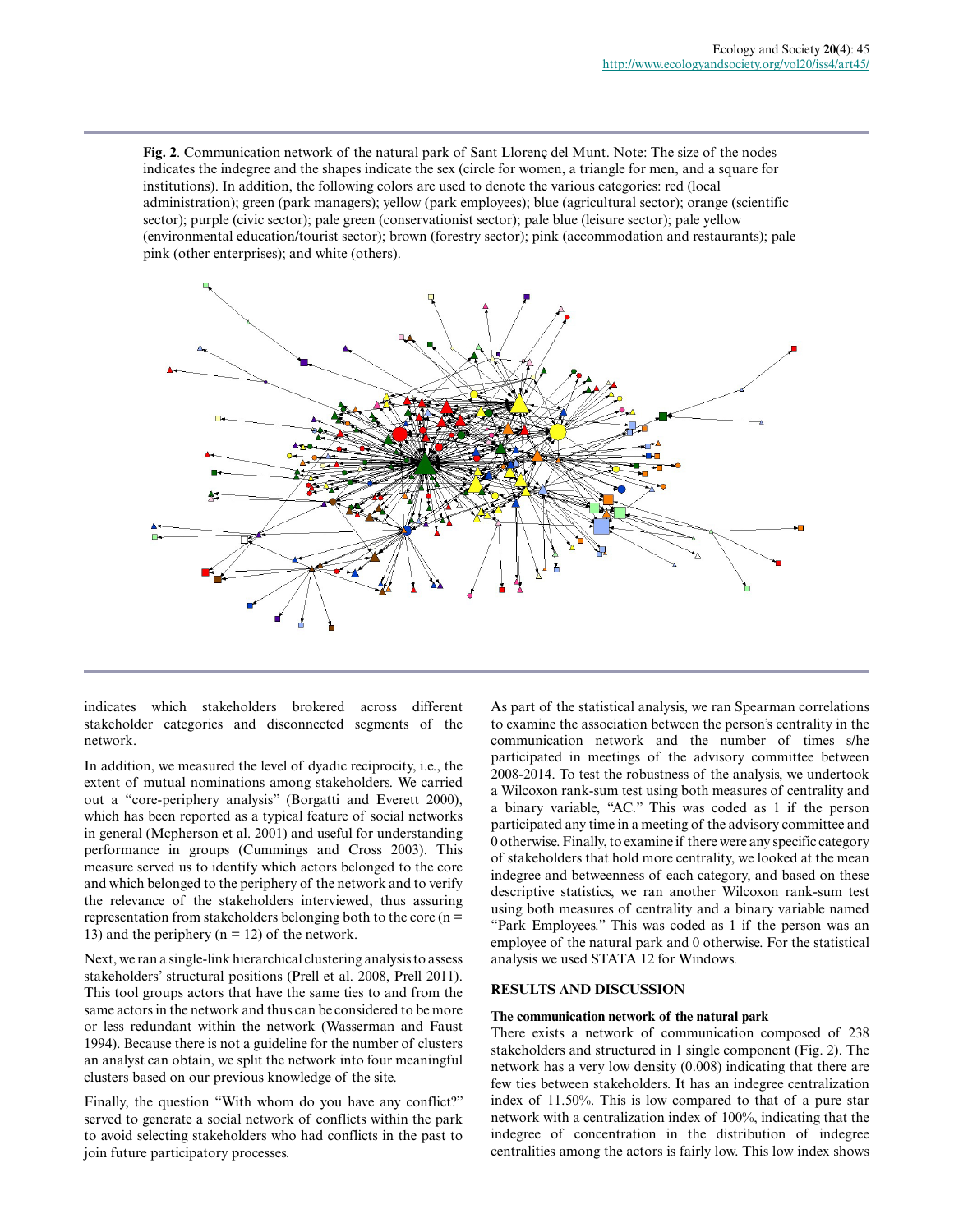that the network does not have very central (dominant) stakeholders.

The measures discussed indicate that the network of communication of the natural park of Sant Llorenç del Munt is not fragmented because there is only one component, but it is fragile because it is characterized by a low density. A main reason is that some people in the network are connected to only one other person. This is confirmed by the fact that dyadic reciprocity, i.e., the proportion of mutual nominations, is less than  $9\%$  (0.0829), indicating a low level of communication among stakeholders. Connection is very important because it guarantees access of information by many individuals and the building of relations of trust between people (Borgatti and Foster 2003, Rishi 2007). Our results from semistructured interviews pointed out that participatory processes are not working properly because some agreed-upon decisions were finally not implemented. This generated a lack of trust in participatory processes and park managers, which likely contributed to a decrease in communication among certain stakeholders who usually conversed within the space of these processes. For example, one stakeholder said "Participatory processes are not useful, nothing is implemented" and another stated: "They are not operative […] finally I took distance from park management and participatory processes." This perceived lack of trust between some stakeholders could also increase the reluctance of collaborating with others (Ostrom 1990, 2010). Moreover, it could undermine the positive role that network connections could have in establishing reciprocity (Adger 2003) or in increasing social memory (Bodin et al. 2006). With regard to the low degree of centralization of the park's social network, literature has characterized both advantages and disadvantages. In the case of the former, it may increase the exchange of different types of knowledge within the network engaging people into a continuous learning process whereby management of the natural park can be updated and adapted (Holling 1978, Bodin et al. 2006, Prell et al. 2007). Our results showed a high diversity of stakeholders and organizations within the natural park, which may sow the necessary conditions for processes of cooperation and learning in decision making. As several interviewees highlighted, the existence of multiple stakeholders involved in the natural park permits the integration of different perspectives necessary for a comprehensive management of the protected area. However under current conditions of mistrust, learning and adaptive capacities of the network might be weakened (Bodin et al. 2006). In terms of disadvantages, a low degree of centralization can hamper adaptive capacity to changing conditions because it may diminish coordination ability to cope with problems (Leavitt 1951, Prell et al. 2007). Nevertheless, some actors, notably the park director and several park employees, hold a high indegree (Fig. 2) and are also the ones who hold major responsibilities for park management. This could overcome the lack of coordination assumed in a low centralized network.

The results suggest that an informal network of communication exists and holds the potential to deal with the management of the natural park. However, it is probably less effective than it could be because of a lack of trust in the effectiveness of participatory bodies, such as the advisory committee, by some stakeholders. Several studies indicate that lack of trust is a major reason for ineffective natural resource management. This has been

illustrated for such different issues as weed management (Graham 2014), farm management (Hernández-Jover et al. 2012), wild animal management (Davies and White 2012), and management of marine protected areas (Ho et al. 2014). A common thread in these studies is the necessity to generate or rebuild trust between stakeholders and formal organizations.

#### **Do participatory bodies represent the social network of the natural park?**

Results from the Spearman correlations (Table 1) indicate that stakeholders who hold more indegree and betweenness are also the ones who participate the most in advisory committee meetings (see Fig. 3 for a graphical representation). However, the correlation was only statistically significant for betweenness ( $p =$ 0.000) and not for indegree ( $p = 0.108$ ). Results of Wilcoxon ranksum test showed the same pattern (Table 2). The category that held more centrality was the park employees, but the association was only significant for indegree  $(p = 0.000)$  and not for betweenness ( $p = 0.672$ ; Table 3). Regarding these results, we can say that central stakeholders of the communication network are represented in participatory bodies. However, the abovementioned lack of trust can have negative effects on the social network. Thus, it is interesting to discuss the role these participatory bodies can have in enhancing communication among stakeholders.

**Table 1**. Spearman correlations between individual centrality and assistance to advisory committee meetings ( $n = 198$ ).

|                                 | Assistance to advisory committee |
|---------------------------------|----------------------------------|
| Indegree                        | 0.115                            |
| <b>Betweenness</b>              | $0.369***$                       |
| ***Significant at $p \le 1\%$ . |                                  |

**Table 2**. Wilcoxon rank-sum text between individual centrality and assistance to advisory committee meetings ( $n = 198$ ).

|                               | Indegree |         |          | <b>Betweenness</b> |                   |        |          |         |
|-------------------------------|----------|---------|----------|--------------------|-------------------|--------|----------|---------|
|                               | Mean SD  |         | Min Max  |                    | Mean              | SD.    | Min      | Max     |
| Assistance 2.70               |          | - 5.03  | $\Omega$ | 29                 | 279.98*** 1139.85 |        | $\Omega$ | 8844.74 |
| N <sub>0</sub><br>assistance  |          | 155 165 | $\Omega$ | 16                 | 29.53             | 138.27 | $\Omega$ | 1008.66 |
| ***Significant at $p \le 1\%$ |          |         |          |                    |                   |        |          |         |

**Table 3**. Wilcoxon rank-sum text between individual centrality and working at the natural park ( $n = 238$ ).

|                               | Indegree |      |          | <b>Betweenness</b> |        |        |          |         |
|-------------------------------|----------|------|----------|--------------------|--------|--------|----------|---------|
|                               | Mean     | SD.  | Min      | Max                | Mean   | SD.    | Min      | Max     |
| Park<br>employees             | $4.2***$ | 6.10 | 1        | 28                 | 227 14 | 565.84 | $\Omega$ | 2112.94 |
| No park<br>employees          | 1.60     | 2.24 | $\theta$ | 29                 | 77.22  | 616.76 | $\Omega$ | 8844.74 |
| ***Significant at $p \le 1\%$ |          |      |          |                    |        |        |          |         |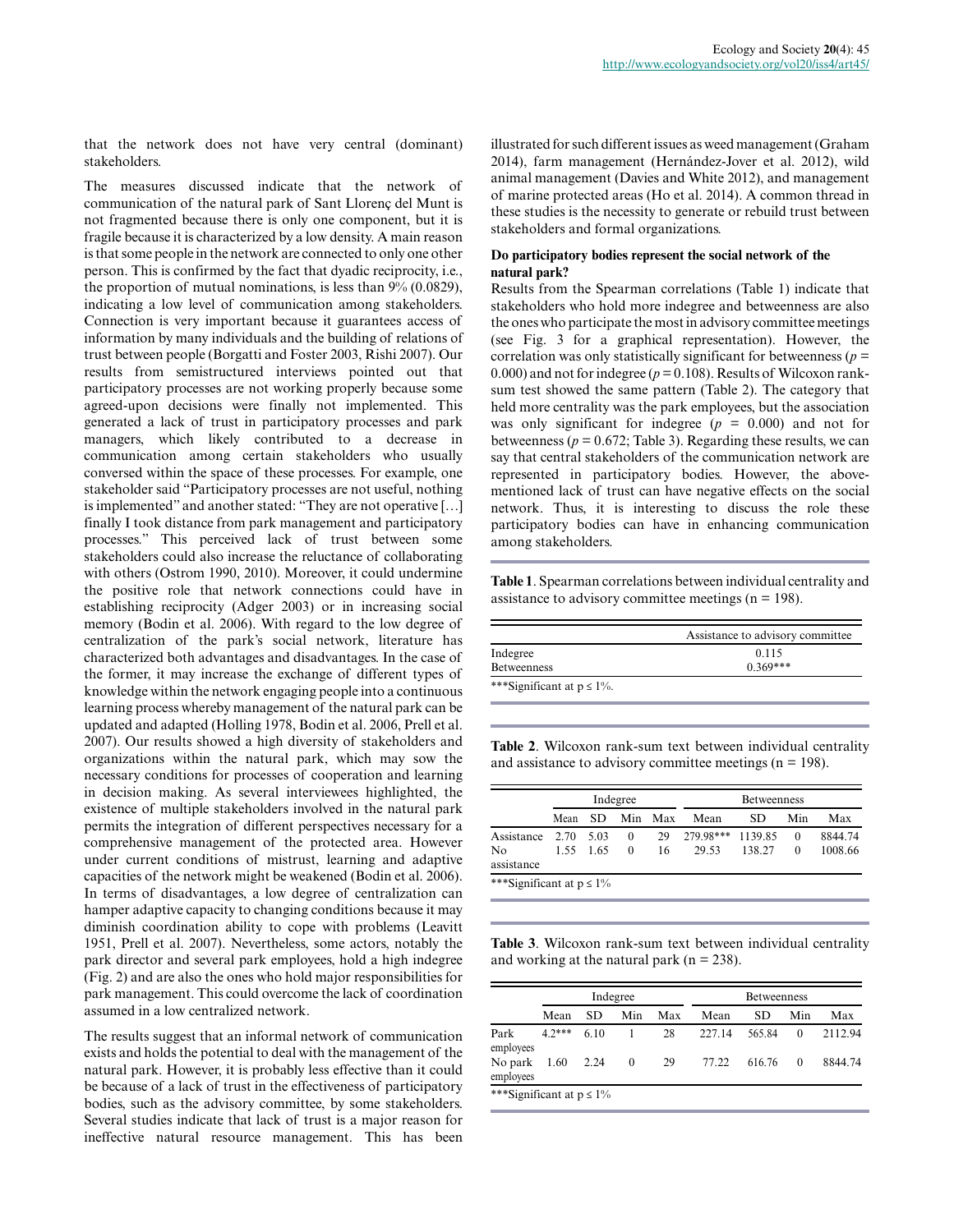**Fig. 3**. Communication network of the natural park and assistance to the advisory committee meetings. Note: The size of the nodes indicates the betweenness and the shapes indicate the assistance to the advisory committee meetings (circle for assistance, diamond for no assistance, rounded-square for missing data, i.e., institutions). In addition, the following colors are used to denote the various categories: red (local administration); green (park managers); yellow (park employees); blue (agricultural sector); orange (scientific sector); purple (civic sector); pale green (conservationist sector); pale blue (leisure sector); pale yellow (environmental education/tourist sector); brown (forestry sector); pink (accommodation and restaurants); pale pink (other enterprises); and white (others).



At first glance, we could say that the advisory committee works as a positive feedback loop (Beilin et al. 2013) reinforcing the existence of the social network of communication in the natural park. One of the stakeholders interviewed put it this way: "The advisory committee is a place for exchanging information and knowledge and to meet with each other." Beilin et al. (2013) highlight that the attendance to social events underpins community engagement in community-based, natural resource management through the strengthening of social networks.

However, if lack of trust and frustration (Hoppe 2010) are taking place, then a negative feedback loop may be created, which results in some stakeholders dropping out of the network or being placed into the periphery, as a consequence of disempowerment or disengagement with the group's interests (Beilin et al. 2013). One of the farmers interviewed expressed this with the following words: "The farmers are not any longer going to the meetings as these do not represent our interests and do not work well. We are the land managers, the land custodians and people do not recognize it."" The exclusion of some stakeholders, e.g., agricultural producers, from the advisory committee meetings could represent a loss of a central position in the communication network. This might result in losing valuable management land knowledge for the entire network.

Our overall results reveal that the three aspects, i.e., communication, trust, and participation, are interrelated. The process of building trust (mistrust) through communication and participation reinforces (weakens) the communication network and effectiveness of participatory bodies. At the same time, participation can reinforce or weaken the communication network and vice versa.

The centrality of park employees in the communication network might be caused by the necessity to maintain internal connectivity centered on certain members in official roles to keep the stakeholders informed about park issues (Beilin et al. 2013). We argue that this form of connectivity could be effective if trust and power work in synergy, obtaining positive effects such as sharing information, providing support, and increasing cooperation (Vollan 2008, Graham 2014). However, if legitimate power, i.e., a person's perception that a social agent has a legitimate right to prescribe behavior for him (French and Raven 1959), acts as substitute of trust, the outcomes can have ramifications throughout social networks with negative consequences for the achievement of collective action (Graham 2014).

## **Selection of stakeholders for assessing the adequate governance structure of the natural park**

As mentioned above, results from nonparticipant observation and semistructured interviews showed a general disappointment with participatory bodies. We used the outputs of social network analysis to select stakeholders because our results also proved that there exists an informal communication network in the natural park and that it is, at least partially, interlinked with formal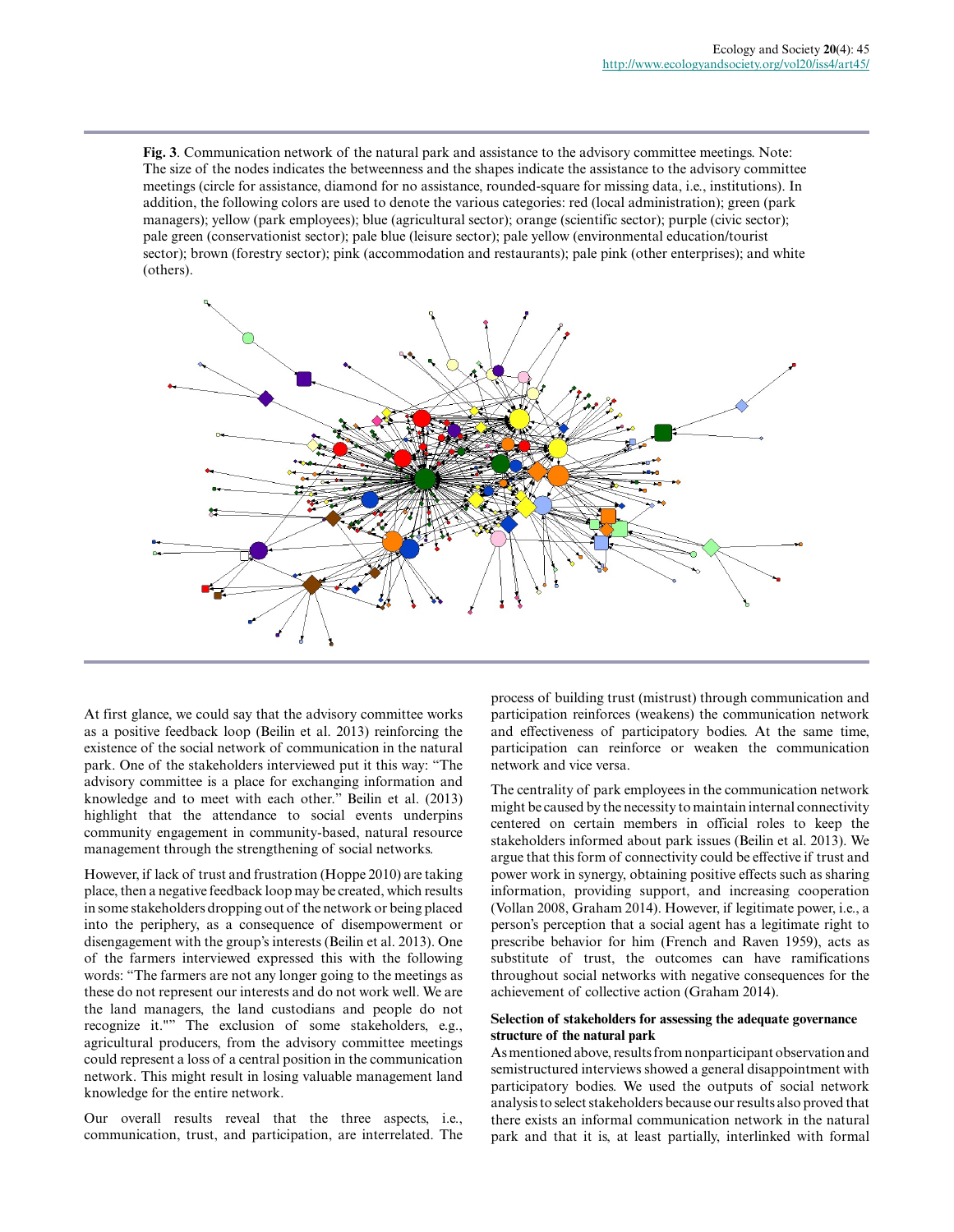| Category                                  | Indegree | <b>Betweenness</b> | Core/Periphery | Cluster        | Person                                                        |
|-------------------------------------------|----------|--------------------|----------------|----------------|---------------------------------------------------------------|
| Local administration                      |          | 878.79             | Core           | 4              | Mayor of a municipality                                       |
| Park managers                             | 29       | 8844.74            | Core           |                | Park director                                                 |
| Park employees                            | 28       | 2112.94            | Core           | 4              | Park technician                                               |
| Agricultural sector                       |          | 537.04             | Periphery      | Ć              | Farmer                                                        |
| Scientific sector                         |          | 158.523            | Core           | 3              | Veterinarian of Universitat<br>Autònoma de Barcelona          |
| Civic sector                              |          | 107.500            | Periphery      | 2              | Local activist                                                |
| Conservationist sector                    |          | 0                  | Periphery      | $\overline{c}$ | Member of a conservationist<br>organization                   |
| Leisure sector                            | 4        | 241.375            | Periphery      | 3              | Member of a hiking group                                      |
| Environmental<br>education/Tourist sector |          | 80.37              | Periphery      |                | Member of a cooperative working<br>on environmental education |
| Forestry sector                           | 4        | 392.00             | Periphery      | 2              | President of a forestry defense<br>association                |
| Accommodation and<br>restaurants sector   |          | 114.46             | Periphery      |                | Manager of a restaurant                                       |
| Other enterprises                         |          | 114.29             | Periphery      | 3              | Environmental restoration manager                             |

**Table 4**. Stakeholders selected for future participatory processes.

participatory institutions. Based on measures of indegree and betweenness centrality, network of conflicts between stakeholders, core-periphery and hierarchical clustering analysis, and category of stakeholder, we selected 12 participants for future participatory processes (Table 4). These participants represent the various categories of stakeholders identified within the natural park. Prell et al. (2011) reflect on the importance of diversity when considering a wide representation of stakeholders. The person selected from each category was the one who obtained both a higher indegree and betweenness centrality. High indegree centrality guarantees that these actors can motivate the network and rapidly diffuse information through it, and high betweenness centrality assures that actors link disconnected segments of the network because they have a more holistic view of the entire network and have the capacity to mobilize and diffuse information to the larger network (Prell et al. 2008, 2011). Notwithstanding, as the literature notes (Prell 2011), it is possible that focusing on more central actors does not lead to the best selection of stakeholders. For this reason, we made sure that our selection included people from the core and the periphery of the network and that the four clusters obtained in the hierarchical clustering analysis were represented in our selection. By avoiding homophily, i.e., a situation in which similar actors are attracted to one another and thus choose to interact with each other, we made sure to avoid gathering redundant information (Prell et al. 2010) and to guarantee diversity based on social networks, i.e., diverse positions within a wider network structure (Prell et al. 2011). Because having stakeholders from different backgrounds could lead to conflicts and difficulties in transferring tacit and complex information (Prell et al. 2011), our stakeholder selection also avoided bringing together people with some degree of conflict to achieve a maximally productive assessment of the governance structure of the natural park.

## **CONCLUSIONS**

Results from our study suggest that the communication network of Sant Llorenç is fragile because of the few ties between stakeholders, which reflect a lack of trust and little knowledge exchange. Our research also suggests that central stakeholders of the communication network are represented in participatory bodies of the natural park. We argue that social network analysis is an appropriate tool to identify central stakeholders of different categories to support participatory processes. In light of these findings, we consider it important to improve the functioning of participatory bodies and to initiate participatory processes to generate or rebuild trust, share information, provide support, and increase cooperation between stakeholders. Further research could address the question of which network structures are most suitable for local participation in governance (Barabási 2009, Newman 2003) to advance the field of social network analysis and natural resource management.

Because effective governance of protected areas has been deemed a priority in developed and developing countries, the implications of our findings are not limited to the natural park of Sant Llorenç del Munt. As Ernstson (2011) noted, we argue that transformative change in natural resource management is critical for the maintenance of social-ecological systems. We suggest that social network analysis, beyond being a supportive tool for stakeholder analysis (Prell et al. 2008), can help in the aforementioned transformation supporting protected areas' policies and governance.

*Responses to this article can be read online at:* [http://www.ecologyandsociety.org/issues/responses.](http://www.ecologyandsociety.org/issues/responses.php/7989) [php/7989](http://www.ecologyandsociety.org/issues/responses.php/7989)

# **Acknowledgments:**

*The research was supported by the project CONNECT - Linking biodiversity conservation and ecosystem services, which is part of ERA-NET BiodivERsA 2 (http://www.biodiversa.org). We received national funding from Programas Internacionales of the Spanish Ministry of Science and Innovation (ref.PRI-PIMBDV-2011-1053). We thank stakeholders for their kind and selfless participation in the study. Two anonymous reviewers and*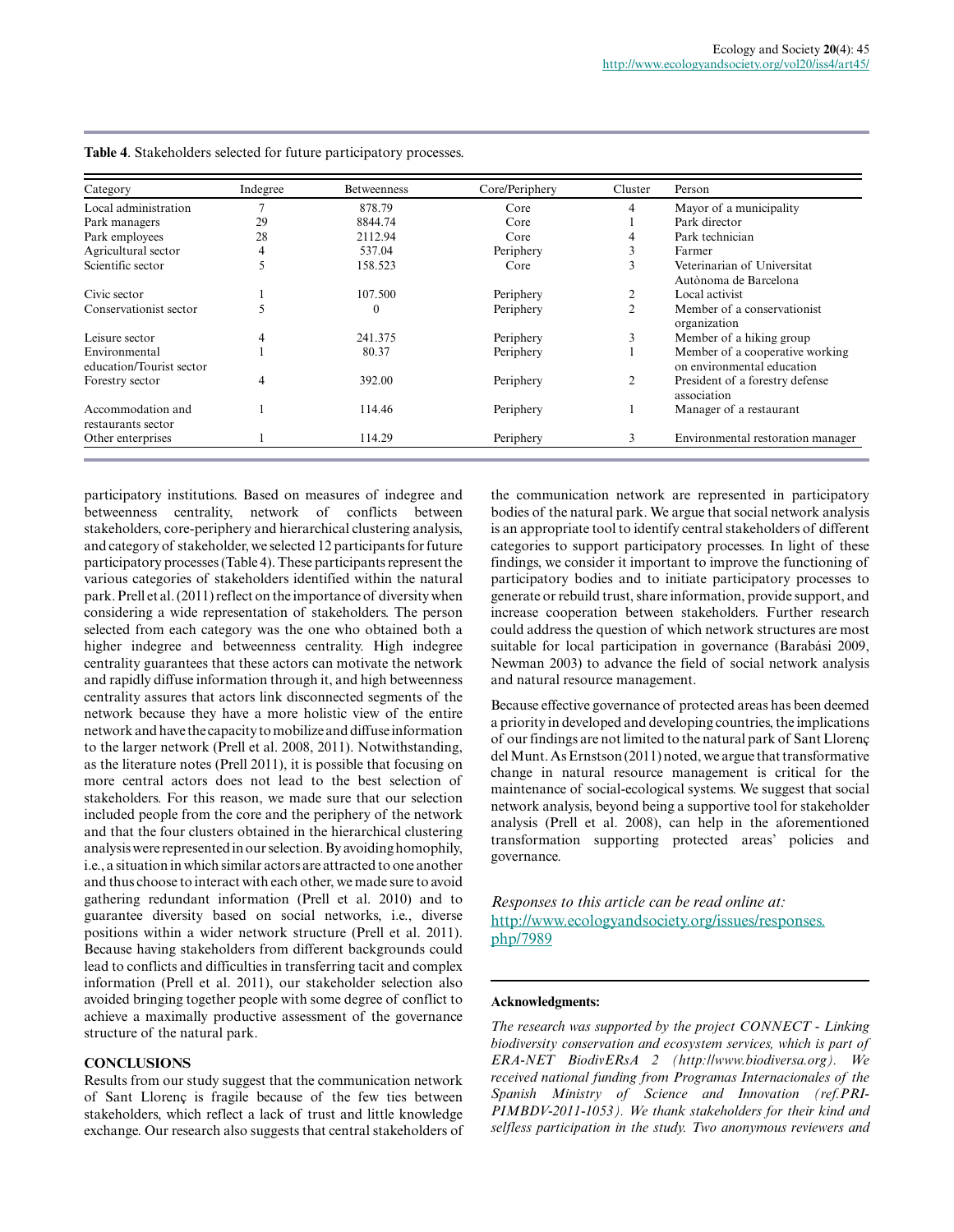*the journal editor also provided very useful comments to improve the article. Thanks also go to Laia Echániz-Pou for elaboration of the map of the study area and to Daniel Corbacho-Monné for help with the figures and tables.*

# **LITERATURE CITED**

Adger, W. N. 2003. Social capital, collective action, and adaptation to climate change. *Economic Geography* 79:387-404. [http://dx.doi.org/10.1111/j.1944-8287.2003.tb00220.x](http://dx.doi.org/10.1111%2Fj.1944-8287.2003.tb00220.x)

Aguilar Cestero, R. 2012. *Memòries d'una feixa. La urbanització d'un poble pagès de la Regió de Barcelona (Matadepera, 1931-1983)*. República de Paper. Ecos, Barcelona, Spain.

Barabási, A.-L. 2009. Scale-free networks: a decade and beyond. *Science* 325(5939):412-413. [http://dx.doi.org/10.1126/science.1173299](http://dx.doi.org/10.1126%2Fscience.1173299) 

Beilin, R., N. T. Reichelt, B. J. King, A. Long, and S. Cam. 2013. Transition landscapes and social networks: examining on-ground community resilience and its implications for policy settings in multiscalar systems. *Ecology and Society* 18(2):30. [http://dx.doi.](http://dx.doi.org/10.5751%2Fes-05360-180230) [org/10.5751/es-05360-180230](http://dx.doi.org/10.5751%2Fes-05360-180230)

Bessette, G. 2004. *Involving the community. A guide to participatory development communication*. International Development Research Centre, Ottawa, Ontario, Canada. [online] URL: [http://www.idrc.](http://www.idrc.ca/EN/Resources/Publications/openebooks/066-7/index.html) [ca/EN/Resources/Publications/openebooks/066-7/index.html](http://www.idrc.ca/EN/Resources/Publications/openebooks/066-7/index.html) 

Blackstock, K. L., and C. Richards. 2007. Evaluating stakeholder involvement in river basin planning: a Scottish case study. *Water Policy* 9:493-512. [http://dx.doi.org/10.2166/wp.2007.018](http://dx.doi.org/10.2166%2Fwp.2007.018) 

Bodin, Ö., B. I. Crona, and H. Ernstson. 2006. Social networks in natural resource management: what is there to learn from a structural perspective? *Ecology and Society* 11(2):2. [http://www.](http://www.ecologyandsociety.org/vol11/iss2/resp2) [ecologyandsociety.org/vol11/iss2/resp2](http://www.ecologyandsociety.org/vol11/iss2/resp2) [http://dx.doi.org/10.1017/](http://dx.doi.org/10.1017%2Fcbo9780511894985) [cbo9780511894985](http://dx.doi.org/10.1017%2Fcbo9780511894985)

Bodin, Ö., and B. I. Crona. 2009. The role of social networks in natural resource governance: what relational patterns make a difference? *Global Environmental Change* 19:366-374.

Borgatti, S. P., and M. G. Everett. 2000. Models of core/periphery structures. *Social Networks* 21(4):311-410. [http://dx.doi.](http://dx.doi.org/10.1016/S0378-8733(99)00019-2) [org/10.1016/S0378-8733\(99\)00019-2](http://dx.doi.org/10.1016/S0378-8733(99)00019-2)

Borgatti, S. P., M. G. Everett, and L. C. Freeman. 2010, 2002. *Ucinet for Windows: software for social network analysis*. Analytic Technologies, Harvard, Massachusetts, USA.

Borgatti, S. P., and P. C. Foster. 2003. The network paradigm in organizational research: a review and typology. *Journal of Management* 29(6):991-1013.

Borrini-Feyerabend, G., N. Dudley, T. Jaeger, B. Lassen, N. Pathak Broome, A. Phillips, and T. Sandwith. 2013. *Governance of protected areas: from understanding to action*. Best practice protected area guidelines. Series no. 20. IUCN, Gland, Switzerland. [online] URL: [https://www.iucn.org/about/work/](https://www.iucn.org/about/work/programmes/gpap_home/gpap_capacity2/gpap_bpg/?13678/Governance-of-Protected-Areas-From-understanding-to-action) [programmes/gpap\\_home/gpap\\_capacity2/gpap\\_bpg/?13678/Governance](https://www.iucn.org/about/work/programmes/gpap_home/gpap_capacity2/gpap_bpg/?13678/Governance-of-Protected-Areas-From-understanding-to-action)[of-Protected-Areas-From-understanding-to-action](https://www.iucn.org/about/work/programmes/gpap_home/gpap_capacity2/gpap_bpg/?13678/Governance-of-Protected-Areas-From-understanding-to-action) 

Burroughs, R. 1999. When stakeholders choose: process, knowledge, and motivation in water quality decisions. *Society and Natural Resources* 12:797-809. [http://dx.doi.org/10.1080/089419](http://dx.doi.org/10.1080%2F089419299279326) [299279326](http://dx.doi.org/10.1080%2F089419299279326)

Burt, R. S. 2004. Structural holes and good ideas. *American Journal of Sociology* 110(2):349-399. [http://dx.doi.org/10.1086/421787](http://dx.doi.org/10.1086%2F421787) 

Convention on Biological Diversity (CBD). 1992. *Convention on biological diversity: text and annexes*. Convention on Biological Diversity Interim Secretariat, Geneva, Switzerland.

Costenbader, E., and T. W. Valente. 2003. The stability of centrality measures when networks are sampled. *Social Networks* 25(4):283-307. [http://dx.doi.org/10.1016/s0378-8733\(03\)00012-1](http://dx.doi.org/10.1016%2Fs0378-8733%2803%2900012-1)

Cummings, J. N., and R. Cross. 2003. Structural properties of work groups and their consequences for performance. *Social Networks 25* (3):197-210. [http://dx.doi.org/10.1016/s0378-8733](http://dx.doi.org/10.1016%2Fs0378-8733%2802%2900049-7) [\(02\)00049-7](http://dx.doi.org/10.1016%2Fs0378-8733%2802%2900049-7) 

Davies, A. L, and R. M. White. 2012. Collaboration in natural resource governance: reconciling stakeholder expectations in deer management in Scotland. *Journal of Environmental Management* 112:160-169. [http://dx.doi.org/10.1016/j.jenvman.2012.07.032](http://dx.doi.org/10.1016%2Fj.jenvman.2012.07.032)

Diputació de Barcelona. 1997. *Modificació del Pla Especial de Protecció del Medi Físic i del Paisatge de l'Espai Natural de Sant Llorenç del Munt i l'Obac*. Text Normatiu Espai Natural Sant Llorenç del Munt i l'Obac. Diputació de Barcelona, Barcelona, Spain.

Diputació de Barcelona. 2012. *Memòria 2011 del Parc Natural de Sant Llorenç del Munt i l'Obac*. Xarxa de Parcs Naturals, Barcelona, Spain.

Dudley, N. 2008. *Guidelines for applying protected area management categories*. IUCN, Gland, Switzerland.

Ernstson, H. 2011. Transformative collective action: a network approach to transformative change in ecosystem based management. Pages 255-287 *in* Ö. Bodin and C. Prell, editors. *Social networks and natural resource management: uncovering the social fabric of environmental governance.* Cambridge University Press, Cambridge, UK. [http://dx.doi.org/10.1017/cbo9780511894985.012](http://dx.doi.org/10.1017%2Fcbo9780511894985.012)

European Union. 2011. *The EU biodiversity strategy to 2020*. Publications Office of the European Union, Luxembourg City, Luxembourg.

Freeman, R. E. 1984. *Strategic management. A stakeholder approach*. Basic Books, New York, New York, USA [http://dx.doi.](http://dx.doi.org/10.1017%2Fcbo9781139192675) [org/10.1017/cbo9781139192675](http://dx.doi.org/10.1017%2Fcbo9781139192675) 

Fiorino, D. J. 1990. Citizen participation and environmental risk: a survey of institutional mechanisms. *Science, Technology, and Human Values* 15:226-243. [http://dx.doi.org/10.1177/016224399001500204](http://dx.doi.org/10.1177%2F016224399001500204)

Fischer, F. 1993. Citizen participation and the democratization of policy expertise: from theoretical inquiry to practical cases. *Policy Sciences* 26:165-187. [http://dx.doi.org/10.1007/BF00999715](http://dx.doi.org/10.1007%2FBF00999715) 

French, J. R. P, and B. H. Raven. 1959. The bases of social power. Pages 150-167 *in* D. Cartwright, editor. *Studies in social power*. Institute of Social Research, University of Michigan, Ann Arbor, Michigan, USA.

Frooman, J. 1999. Stakeholder influence strategies. *Academy of Management Review* 24:191-205.

Graham, S. 2014. A new perspective on the trust power nexus from rural Australia. *Journal of Rural Studies* 36:87-98. [http://dx.](http://dx.doi.org/10.1016%2Fj.jrurstud.2014.06.010) [doi.org/10.1016/j.jrurstud.2014.06.010](http://dx.doi.org/10.1016%2Fj.jrurstud.2014.06.010)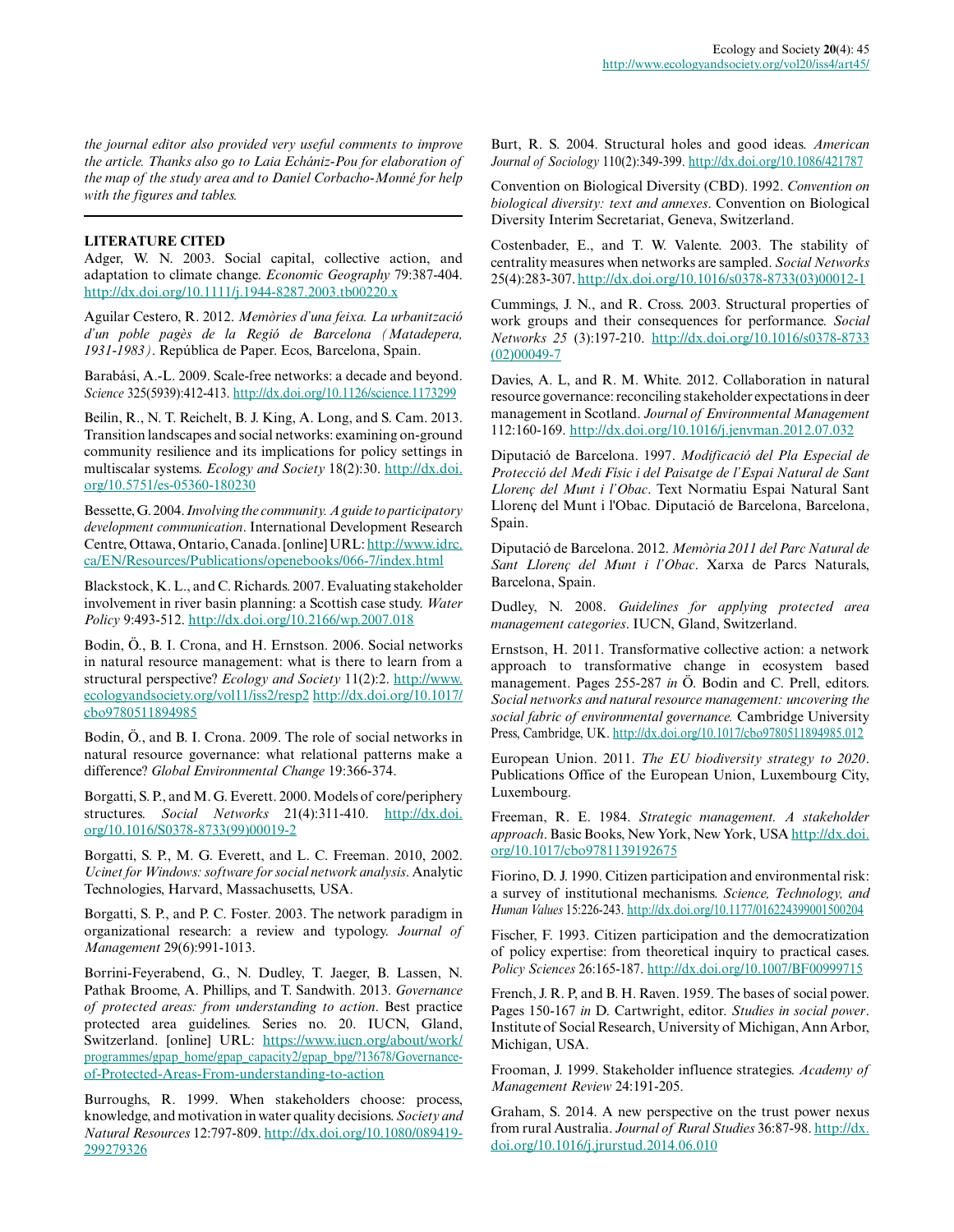Grimble, R., and K. Wellard. 1997. Stakeholder methodologies in natural resource management: a review of concepts, contexts, experiences and opportunities. *Agricultural Systems* 55:173-193. [http://dx.doi.org/10.1016/S0308-521X\(97\)00006-1](http://dx.doi.org/10.1016%2FS0308-521X%2897%2900006-1) 

Hernández-Jover, M., J. Gilmour, N. Schembri, T. Sysak, P. K. Holyoake, R. Beilin, and J.-A. L. M. L. Toribio. 2012. Use of stakeholder analysis to inform risk communication and extension strategies for improved biosecurity amongst small-scale pig producers. *Preventive Veterinary Medicine* 104:258-270. [http://dx.](http://dx.doi.org/10.1016%2Fj.prevetmed.2011.12.006) [doi.org/10.1016/j.prevetmed.2011.12.006](http://dx.doi.org/10.1016%2Fj.prevetmed.2011.12.006)

Ho, T. V. T., S. Woodley, A. Cottrell, and P. Valentine. 2014. A multilevel analytical framework for more effective governance in human-natural systems: a case study of marine protected areas in Vietnam. *Ocean and Coastal Management* 90:11-19. [http://dx.](http://dx.doi.org/10.1016%2Fj.ocecoaman.2013.12.015) [doi.org/10.1016/j.ocecoaman.2013.12.015](http://dx.doi.org/10.1016%2Fj.ocecoaman.2013.12.015) 

Holling, C. S. 1978. *Adaptive environmental assessment and management*. John Wiley, New York, New York, USA.

Hoppe, R. 2010. Institutional constraints and practical problems in deliberative and participatory policy making. *Policy and Politics* 39:163-186. [http://dx.doi.org/10.1332/030557310X519650](http://dx.doi.org/10.1332%2F030557310X519650) 

Hutton, J., W. M. Adams, and J. C. Murombedzi. 2005. Back to the barriers? Changing narratives in biodiversity conservation. *Forum for Development Studies* 2:341-370. [http://dx.doi.](http://dx.doi.org/10.1080%2F08039410.2005.9666319) [org/10.1080/08039410.2005.9666319](http://dx.doi.org/10.1080%2F08039410.2005.9666319) 

International Union for Conservation of Nature (IUCN). 1994. *Guidelines for applying protected area management categories*. IUCN, Gland, Switzerland.

Leavitt, H. 1951. Some effects of certain communication patterns on group performance. *Journal of Abnormal and Social Psychology* 46:38-50. [http://dx.doi.org/10.1037/h0057189](http://dx.doi.org/10.1037%2Fh0057189)

Marsden, P. V. 1990. Network data and measurement. *Annual Review of Sociology* 16:435-463. [http://dx.doi.org/10.1146/](http://dx.doi.org/10.1146%2Fannurev.so.16.080190.002251) [annurev.so.16.080190.002251](http://dx.doi.org/10.1146%2Fannurev.so.16.080190.002251) 

McNeely, J., editor. 1992. *Parks for life: report of the IVth world congress on national parks and protected areas*. IUCN, Gland, Switzerland.

Mcpherson, M., L. Smith-lovin, and J. M. Cook. 2001. Birds of a feather: homophily in social networks. *Annual Review of Sociology* 27:415-444. [http://dx.doi.org/10.1146/annurev.soc.27.1.415](http://dx.doi.org/10.1146%2Fannurev.soc.27.1.415) 

Newing, H. 2011. *Conducting research in conservation: social science methods and practice*. Routledge, London, UK.

Newman, M. E. J. 2003. The structure and function of complex networks. *SIAM Review* 45(2):167-256. [http://dx.doi.org/10.1137/](http://dx.doi.org/10.1137%2Fs003614450342480) [s003614450342480](http://dx.doi.org/10.1137%2Fs003614450342480) 

Ostrom, E. 1990. *Governing the commons: the evolution of institutions for collective action*. Cambridge University Press, Cambridge, UK.

Ostrom, E. 2010. Analyzing collective action. *Agricultural Economics* 41:155-166. [http://dx.doi.org/10.1111/j.1574-0862.2010.00497.](http://dx.doi.org/10.1111%2Fj.1574-0862.2010.00497.x) [x](http://dx.doi.org/10.1111%2Fj.1574-0862.2010.00497.x)

Otero Armengol, I. 2010. *The rural-urban socioecological transformation of Mediterranean mountain areas under global* *change. Local studies in Olzinelles and Matadepera (Barcelona Metropolitan Region)*. Dissertation. Universitat Autònoma de Barcelona, Barcelona, Spain.

Prell, C. 2011. Some basic structural characteristics of networks. Pages 29-43 *in* Ö. Bodin and C. Prell, editors. *Social networks and natural resource management: uncovering the social fabric of environmental governance*. Cambridge University Press, Cambridge, UK. [http://dx.doi.org/10.1017/cbo9780511894985.003](http://dx.doi.org/10.1017%2Fcbo9780511894985.003) 

Prell, C., K. Hubacek, C. Quinn, and M. Reed. 2008. 'Who's in the network?' When stakeholders influence data analysis. *Systemic Practice and Action Research* 21:443-458. [http://dx.doi.](http://dx.doi.org/10.1007%2Fs11213-008-9105-9) [org/10.1007/s11213-008-9105-9](http://dx.doi.org/10.1007%2Fs11213-008-9105-9)

Prell, C., K. Hubacek, and M. Reed. 2007. *Stakeholder analysis and social network analysis in natural resource management*. SRI Papers. University of Leeds, Leeds, UK.

Prell, C., K. Hubacek, and M. Reed. 2009. Stakeholder analysis and social network analysis in natural resource management. *Society and Natural Resources* 22:501-518. [http://dx.doi.](http://dx.doi.org/10.1080%2F08941920802199202) [org/10.1080/08941920802199202](http://dx.doi.org/10.1080%2F08941920802199202) 

Prell, C., M. Reed, L. Racin, and K. Hubacek. 2010. Competing structure, competing views: the role of formal and informal social structures in shaping stakeholder perceptions. *Ecology and Society* 15(4):34. [online] URL: [http://www.ecologyandsociety.](http://www.ecologyandsociety.org/vol15/iss4/art34/) [org/vol15/iss4/art34/](http://www.ecologyandsociety.org/vol15/iss4/art34/)

Prell, C., M. Reed, and K. Hubacek. 2011. Social network analysis for stakeholder selection and the links to social learning and adaptive co-management. Pages 95-118 *in* Ö. Bodin and C. Prell, editors. *Social networks and natural resource management: uncovering the social fabric of environmental governance.* Cambridge University Press, Cambridge, UK. [http://dx.doi.](http://dx.doi.org/10.1017%2Fcbo9780511894985.006) [org/10.1017/cbo9780511894985.006](http://dx.doi.org/10.1017%2Fcbo9780511894985.006) 

Reed, M. S. 2008. Stakeholder participation for environmental management: a literature review. *Biological Conservation* 141:2417-2431. [http://dx.doi.org/10.1016/j.biocon.2008.07.014](http://dx.doi.org/10.1016%2Fj.biocon.2008.07.014) 

Reed, M. S., A. Graves, N. Dandy, H. Posthumus, K. Hubacek, J. Morris, C. Prell, C. H. Quinn, and L. C. Stringer. 2009. Who's in and why? A typology of stakeholder analysis methods for natural resource management. *Journal of Environmental Management* 90:1933-1949. [http://dx.doi.org/10.1016/j.](http://dx.doi.org/10.1016%2Fj.jenvman.2009.01.001) [jenvman.2009.01.001](http://dx.doi.org/10.1016%2Fj.jenvman.2009.01.001)

Rishi, P. 2007. Joint forest management in India: an attitudinal analysis of stakeholders. *Resources, Conservation and Recycling* 51:345-354. [http://dx.doi.org/10.1016/j.resconrec.2006.10.009](http://dx.doi.org/10.1016%2Fj.resconrec.2006.10.009)

Ruiz-Mallén, I., A. De la Peña, M. E. Méndez-Lopez, and L. Porter-Bolland. 2013. Local participation in community conservation: methodological contributions. Pages 117-133 *in* L. Porter-Bolland, I. Ruiz-Mallén, C. Camacho-Benavides, and S. R. McCandless, editors. *Community action for conservation: Mexican experiences*. Springer, Berlin, Germany. [http://dx.doi.](http://dx.doi.org/10.1007%2F978-1-4614-7956-7_8) [org/10.1007/978-1-4614-7956-7\\_8](http://dx.doi.org/10.1007%2F978-1-4614-7956-7_8) 

Vollan, B., 2008. Socio-ecological explanations for crowding-out effects from economic field experiments in southern Africa. *Ecological Economics* 67:560-573. [http://dx.doi.org/10.1016/j.](http://dx.doi.org/10.1016%2Fj.ecolecon.2008.01.015) [ecolecon.2008.01.015](http://dx.doi.org/10.1016%2Fj.ecolecon.2008.01.015)